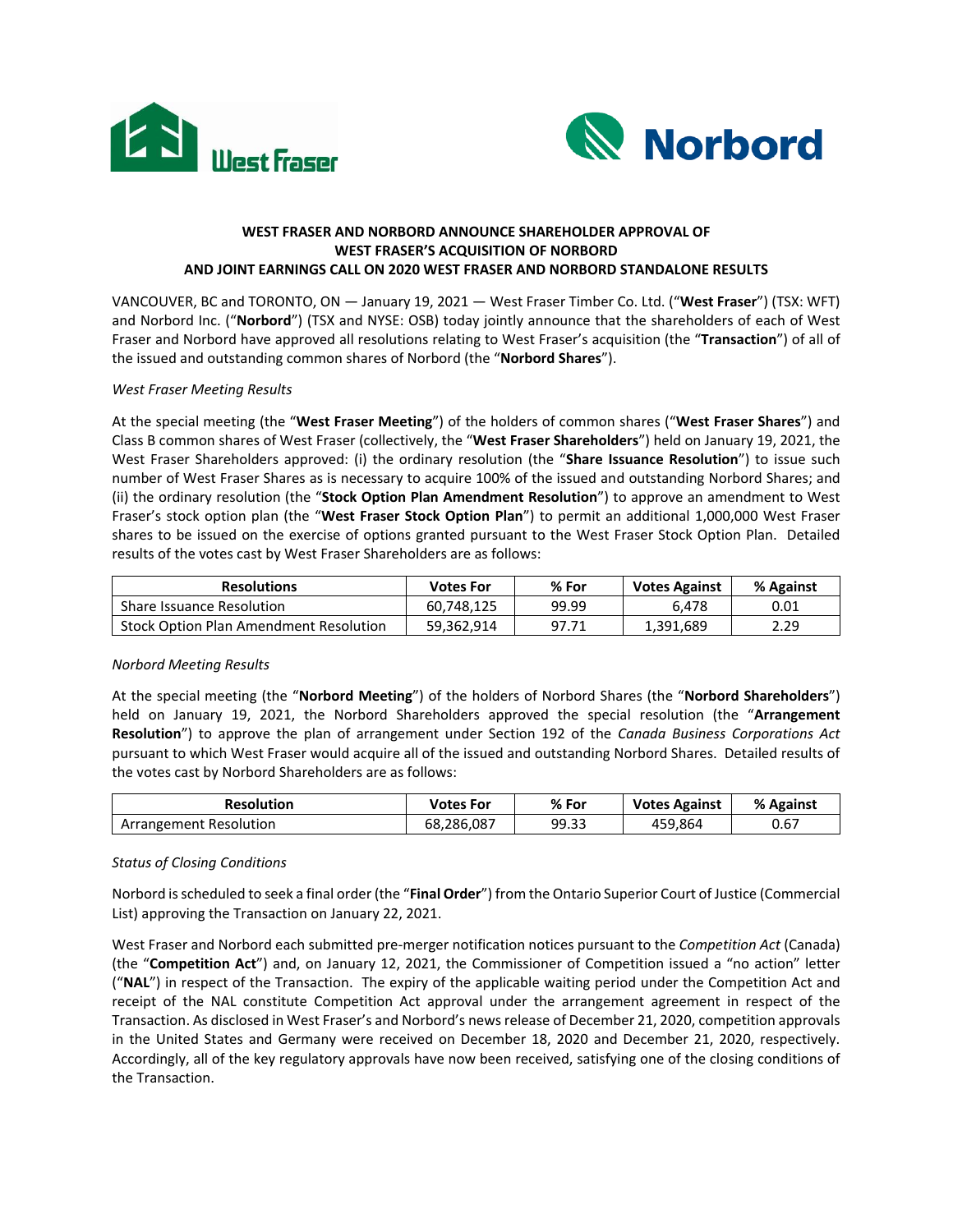Completion of the Transaction is subject to the satisfaction or waiver of other closing conditions, including the receipt of the Final Order and approval of the listing of the West Fraser Shares on the New York Stock Exchange ("**NYSE**"). Assuming that the remaining conditions to closing are satisfied, it is expected that the closing of the Transaction will be completed on February 1, 2021. On completion of the Transaction, it is anticipated that the West Fraser Shares will be listed and trading on the NYSE, in addition to continuing to trade on the Toronto Stock Exchange ("TSX"), and the Norbord Shares will be delisted from the TSX and the NYSE following completion.

Enclosed with the management proxy circular of Norbord (the "**Norbord Circular**"), dated December 15, 2020 and sent to Norbord Shareholders in connection with the Transaction, was a letter of transmittal explaining how registered Norbord Shareholders can submit their Norbord Shares in order to receive West Fraser Shares. Norbord Shareholders who have questions or require assistance with submitting their Norbord Shares may direct their questions to AST Trust Company (Canada), by telephone at (416) 682-3860 or (toll free in North America) at 1 (800) 387-0825, or by email a[t inquiries@astfinancial.com.](mailto:inquiries@astfinancial.com)

*Joint Earnings Call for 2020 West Fraser and Norbord Standalone Results*

West Fraser's and Norbord's standalone 2020 fourth quarter and annual financial and operating results will each be released after markets close on February 11, 2021.

Representatives of West Fraser and Norbord will hold a joint earnings call to discuss both West Fraser's and Norbord's 2020 fourth quarter and annual financial and operating results on Friday, February 12, 2021 at 8:30 a.m. Pacific Time/11:30 a.m. Eastern Time.

To participate in the call, please dial: 1-888-390-0605 (Toll-free North America) or (416) 764-8609 (Toll number) or connect on the webcast.

Please let the operator know you wish to participate in the joint West Fraser and Norbord earnings call chaired by Mr. Ray Ferris, President and Chief Executive Officer of West Fraser.

Following management's discussion of the quarterly and annual results, investors and the analyst community will be invited to ask questions.

The call will be recorded for webcasting purposes and will be available on the West Fraser website at [www.westfraser.com](http://www.westfraser.com/) and on the Norbord website at [www.norbord.com.](http://www.norbord.com/)

#### **FOR MORE INFORMATION**

West Fraser investors: Chris Virostek, Vice-President, Finance and Chief Financial Officer (604) 895-2700

West Fraser media: Tara Knight, Communications (604) 895-2773

Norbord investors: Robert B. Winslow, CFA, Vice President, Investor Relations & Corporate Development (416) 777-4426 investors@norbord.com

Norbord media: Heather Colpitts, Director, Corporate Affairs (416) 643-8838 investors@norbord.com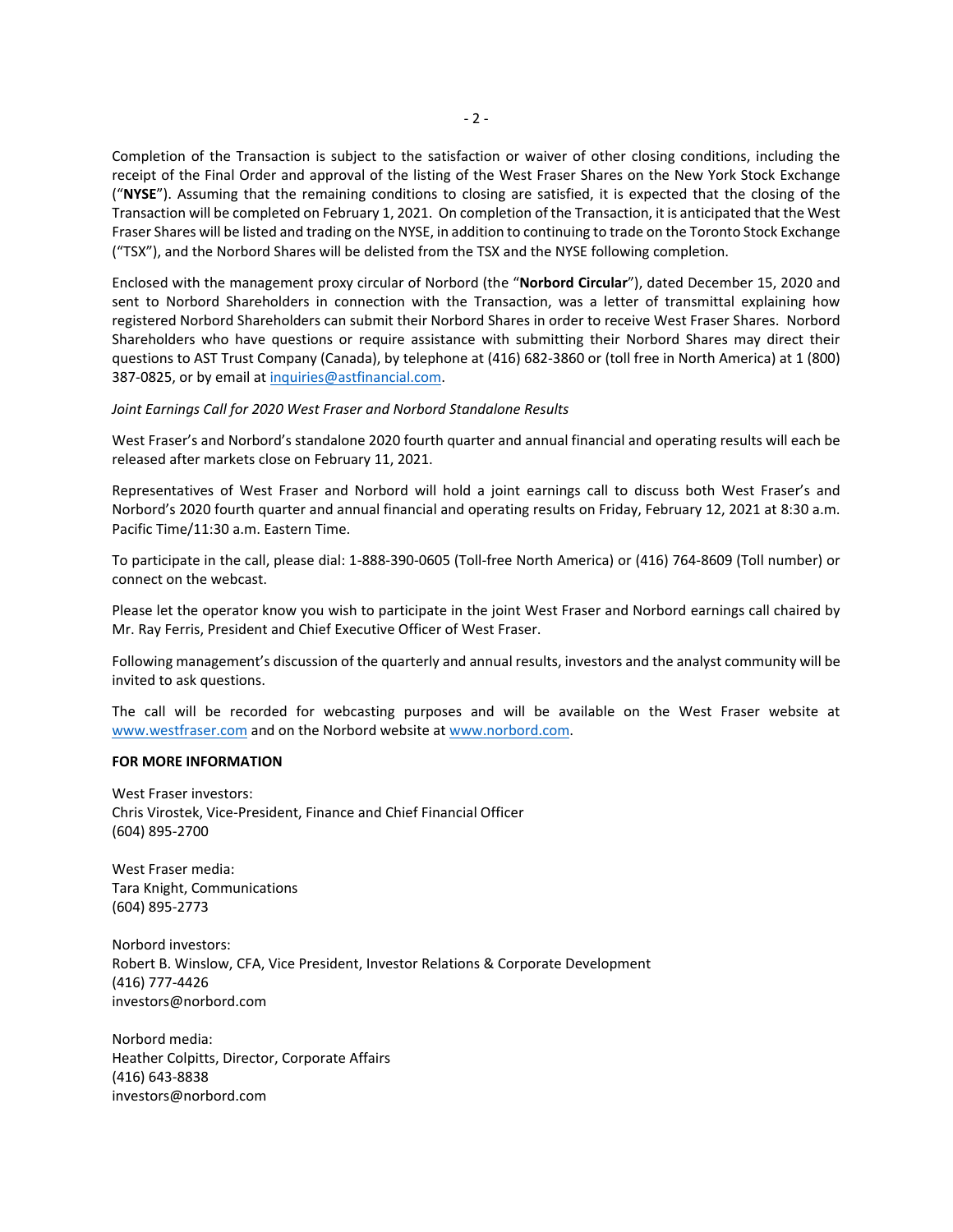#### **WEST FRASER PROFILE**

West Fraser is a diversified wood products company producing lumber, LVL, MDF, plywood, pulp, newsprint, wood chips, other residuals, and energy with facilities in western Canada and the southern United States. West Fraser Shares currently trade on the TSX under the symbol: "WFT".

## **NORBORD PROFILE**

Norbord Inc. is a leading global manufacturer of wood-based panels and the world's largest producer of oriented strand board (OSB). In addition to OSB, Norbord manufactures particleboard, medium density fibreboard and related value-added products. Norbord has assets of approximately \$2.1 billion and employs approximately 2,400 people at 17 plant locations (15 operating) in the United States, Canada and Europe. Norbord is a publicly traded company listed on the TSX and the NYSE under the symbol "OSB".

#### **CAUTIONARY NOTE REGARDING FORWARD-LOOKING STATEMENTS AND INFORMATION**

Certain of the statements and information in this news release constitute "forward-looking information" within the meaning of applicable Canadian securities laws. All statements, other than statements of historical fact, are forwardlooking statements or information. Forward-looking statements or information in this news release relate to, among other things:

- the timing of, and Norbord's ability to obtain, the Final Order;
- the satisfaction or waiver of all closing conditions to the Transaction;
- the anticipated date of closing of the Transaction; and
- the listing of the West Fraser Shares on the NYSE and the delisting of the Norbord Shares from the TSX and the NYSE.

These forward-looking statements and information reflect West Fraser's and Norbord's current views with respect to future events and are necessarily based upon a number of assumptions that, while considered reasonable by West Fraser and Norbord, are inherently subject to significant operational, business, economic and regulatory uncertainties and contingencies. West Fraser and Norbord caution readers that forward-looking statements and information involve known and unknown risks, uncertainties and other factors that may cause actual results and developments to differ materially from those expressed or implied by such forward-looking statements or information contained in this news release and West Fraser and Norbord have made assumptions and estimates based on or related to many of these factors. Among the key factors that could cause actual results to differ materially from those projected in the forward-looking statements and information are the following:

- the timing of, and ability to consummate, the Transaction;
- the ability of West Fraser and Norbord to obtain all necessary approvals, including the Final Order;
- the ability of West Fraser and Norbord to satisfy all other conditions to the consummation of the Transaction on the proposed terms and timeline;
- changes in general economic, business and political conditions, including changes in the financial markets; and
- changes in applicable laws.

Certain of these factors are identified under the captions "Risk Factors Relating to the Arrangement and West Fraser" in the management information circular of West Fraser (the "**West Fraser Circular**"), dated December 15, 2020 and sent to West Fraser Shareholders in connection with the Transaction and "Risks Relating to the Arrangement and the Combined Company" in the Norbord Circular, and in West Fraser's and Norbord's most recent Annual Information Forms filed with Canadian securities regulatory authorities. See also the cautionary statements contained in the "Forward-Looking Statements" sections of the West Fraser Circular and the Norbord Circular, West